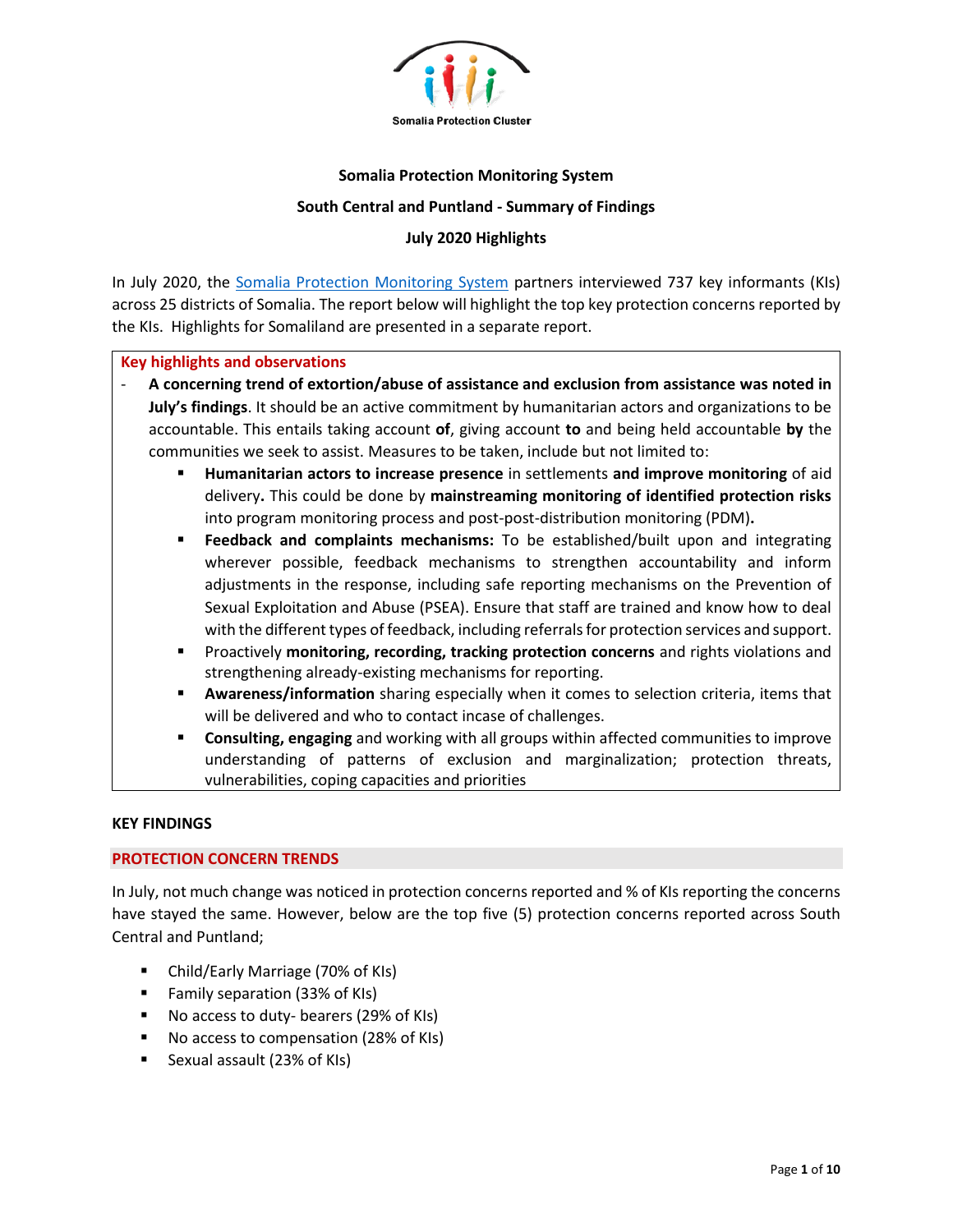

**Prevalence of protection concerns** from the perspective of the KIs how often did such situations occur in their settlement in the passing month.

**Percentage (%),** of KIs who recalled protection incidents or risks indicating its prevalence in their settlement in a specific month



## **PROTECTION KEY HIGHLIGHTS PER REGION**

#### **Banadir region**

36 KIs were interviewed across the 11 districts. Below are the top six (6) protection concerns reported.

| <b>Type of protection concern</b> | % of KIs |
|-----------------------------------|----------|
| Child/Early marriage              | 61%      |
| Family separation                 | 30%      |
| No access to compensation         | 21%      |
| Destruction of property           | 20%      |
| Sexual assault                    | 14%      |
| No access to ADR                  | 14%      |

### **No access to compensation:**

Overall as reported by KIs the below groups are the most affected in the community:

- Adult women (48%)
- IDPs (39%)
- Adolescent girls (33%)
- Marginalized groups (14%)
- Persons with disabilities (14%)

The most prevalent protection concerns that did not receive compensation as recalled by KIs included physical abuse cases and rape cases. It is also important to mention that the same protection concerns had no access to alternative dispute resolution mechanisms (ADR). Only 7% of KIs recalled HLP cases having no access to ADR.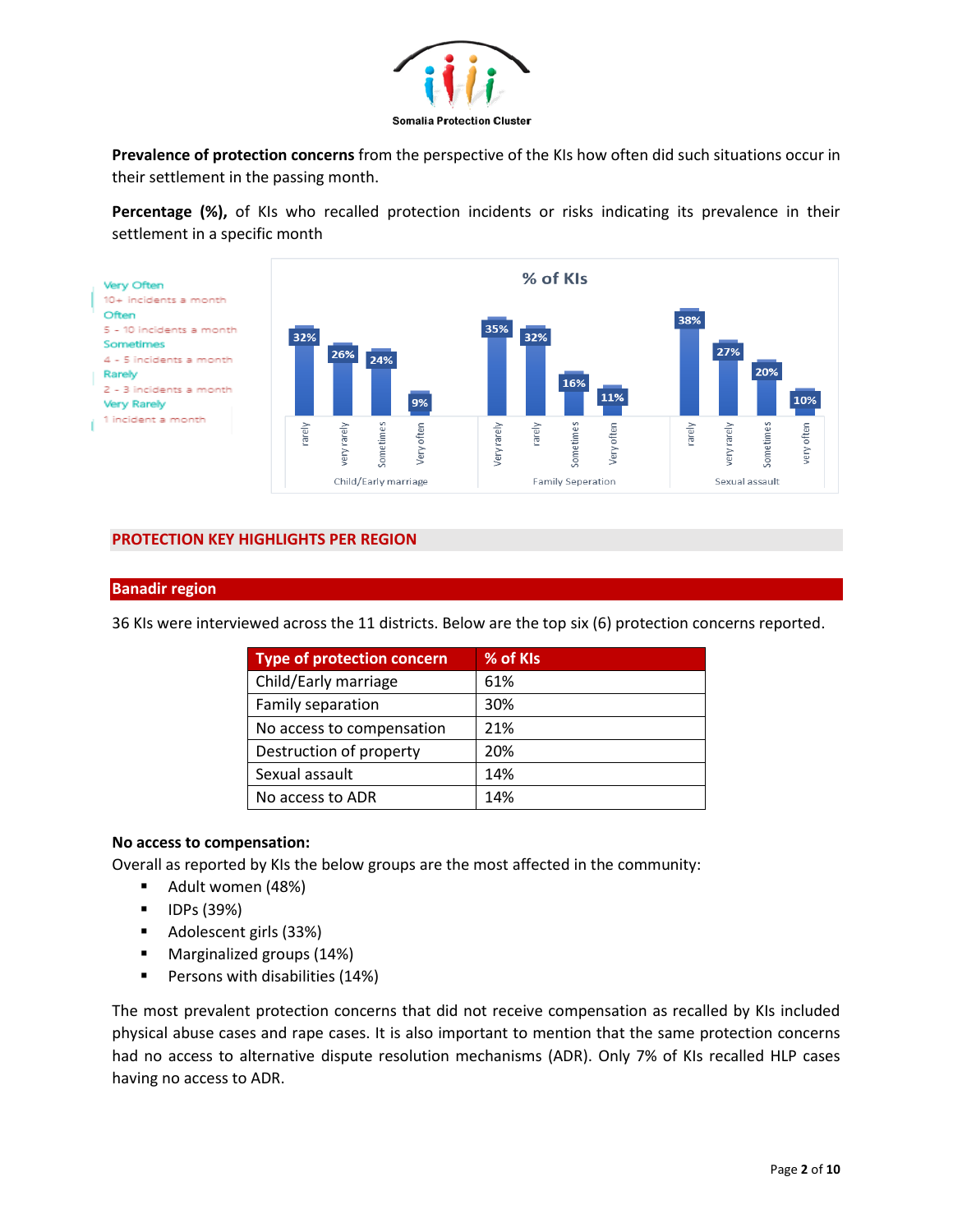

We also see the same trend when it comes to access to formal justice. The below tables highlight the type of protection concerns that received no access to compensation and reasons why access was not possible, as reported by KIs.

| <b>Type of cases</b> | % of KIs |
|----------------------|----------|
| Physical abuse       | 55%      |
| Rape cases           | 41%      |
| HI P                 | 11%      |

| <b>Reasons</b>                  | % of KIs |
|---------------------------------|----------|
| No formal courts                | 37%      |
| Denied due to social background | 31%      |
| Denied due to gender            | 17%      |

**Coping strategy:** 60% of KIs reported the community uses ADR when they have no access to compensation. 22% of KI also indicated that the community takes no action.

## **Bakool region (Wajid & Xudur districts)**

Protection monitors conducted 137 interviews in the two (2) districts. Below are the most common protection concerns reported by the KIs in the Bakool region.

- Family separation (72%)
- Sexual assault (50%)
- Extortion/abuse of assistance (42%)
- Exclusion from assistance (40%)

Access to both **formal** and **informal justice systems** remains one of the most prevalent protection concerns reported by the KIs.

**Sexual assault:** In May the SPMS recorded the highest cases with 74% of KIs recalling sexual assault cases.

No cases around child recruitment was reported by any of the KIs.

## **Extortion/Abuse of Assistance**



### **Action taken by NGOs:**

- Organize meeting with the community to discuss the issue (65% of KIs)
- Register people initially left out (44% of KIs)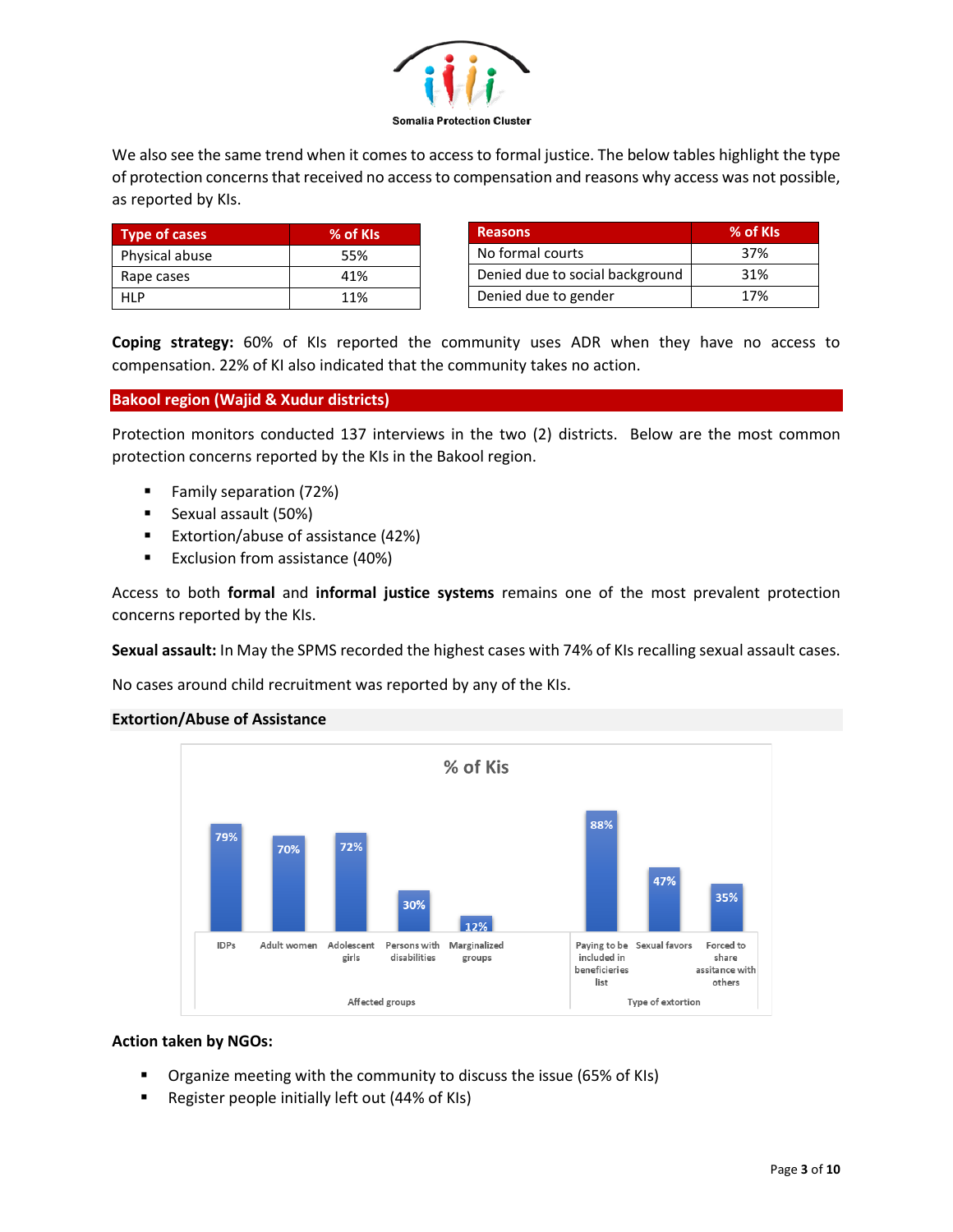

■ Engage community committees (14% of KIs)

## **Community coping strategies:**

- Submit a complaint to CSOs or NGOs (67% of KIs)
- Request support from authorities (44% of KIs)
- Request support from traditional leaders (35% of KIs)
- Request support from religious leaders (26% of KIs)

## **Exclusion from Assistance**



### **The below table outlines the reasons reported as to why access was denied**

| <b>Reasons</b>                                                | % of KIs |
|---------------------------------------------------------------|----------|
| Discrimination by community elders based on social background | 43%      |
| Discrimination by gatekeepers based on social background      | 36%      |
| Discrimination by community elders based on age               | 32%      |
| Discrimination by gatekeepers based on gender                 | 11%      |

### **Actions taken by NGOs:**

- Organize meeting with the community to discuss the issue (69% of KIs)
- Register people initially left out (36% of KIs)
- Engage community committees (16% of KIs)

Important to note that even though traditional leaders prevented some community members from accessing assistance, the KIs reported that the community still reaches out to elders for support.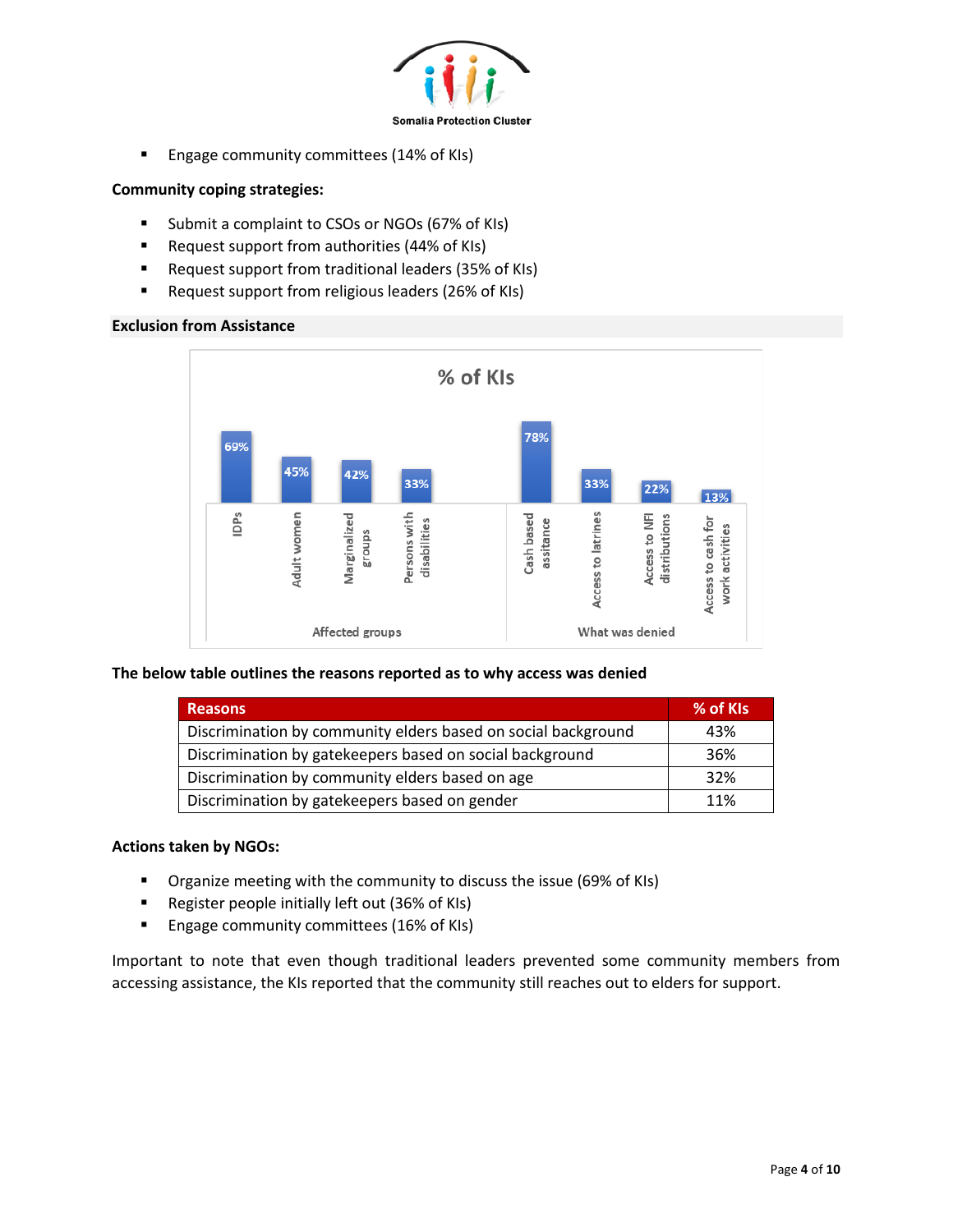

### **Hiraan region (Belet-weyne district)**

Protection monitors conducted 29 interviews in Beledweyne district. Below are a few of the protection concerns the KIs reported:

- Sexual assault (38% of KIs)
- Family separation (34% of KIs)
- No access to compensation (31% of KIs)
- Kidnappings (24% of KIs)

**Sexual assault**: KIs reported that adult women and adolescent girls (12-17 years old) are the most affected by the protection concern.

- Adult women (91% of KIs)
- adolescent girls (55% of KIs)

**Coping strategies:** % of KIs who indicated particular coping strategy in relation to the protection concern.

- Nothing (73% of KIs)
- Prosecution of the perpetrator by the police (9% of KIs)
- Report to traditional leaders (9% of KIs)
- Mediation using community structures (9% of KIs)

**Kidnappings:** KIs reported that adult women, adolescent girls and adult men being most affected groups.

**Coping strategies:** 80% of the KIs have reported that they do not know the coping strategy and only 20% of KIs recalled that the community would request help from authorities**.** 

## **Lower Shabelle region (Marka district)**

Protection monitors conducted a total of 40 interviews in Marka. Below are the protection concerns reported by the KIs:

- Child recruitment (85% of KIs)
- Child Marriage (87% of KIs)
- No access to compensation (31% of KIs)
- No formal justice (36% of KIs)

### **Child Recruitment**

**Most affected groups:** 88% of KIs reported that all groups are affected, 9% recalled adolescent boys (12- 17yrs old), and 9% of KIs reported refugee returnees from Kenya and Djibouti being affected. On the question of how often the protection incident occurs (prevalence), 33 % of KIs recalled that it often happens in their settlement or village.

### **Recruiters as reported by KIs:**

- State armed actors (91% of KIs)
- Non-state armed forces (24% of KIs)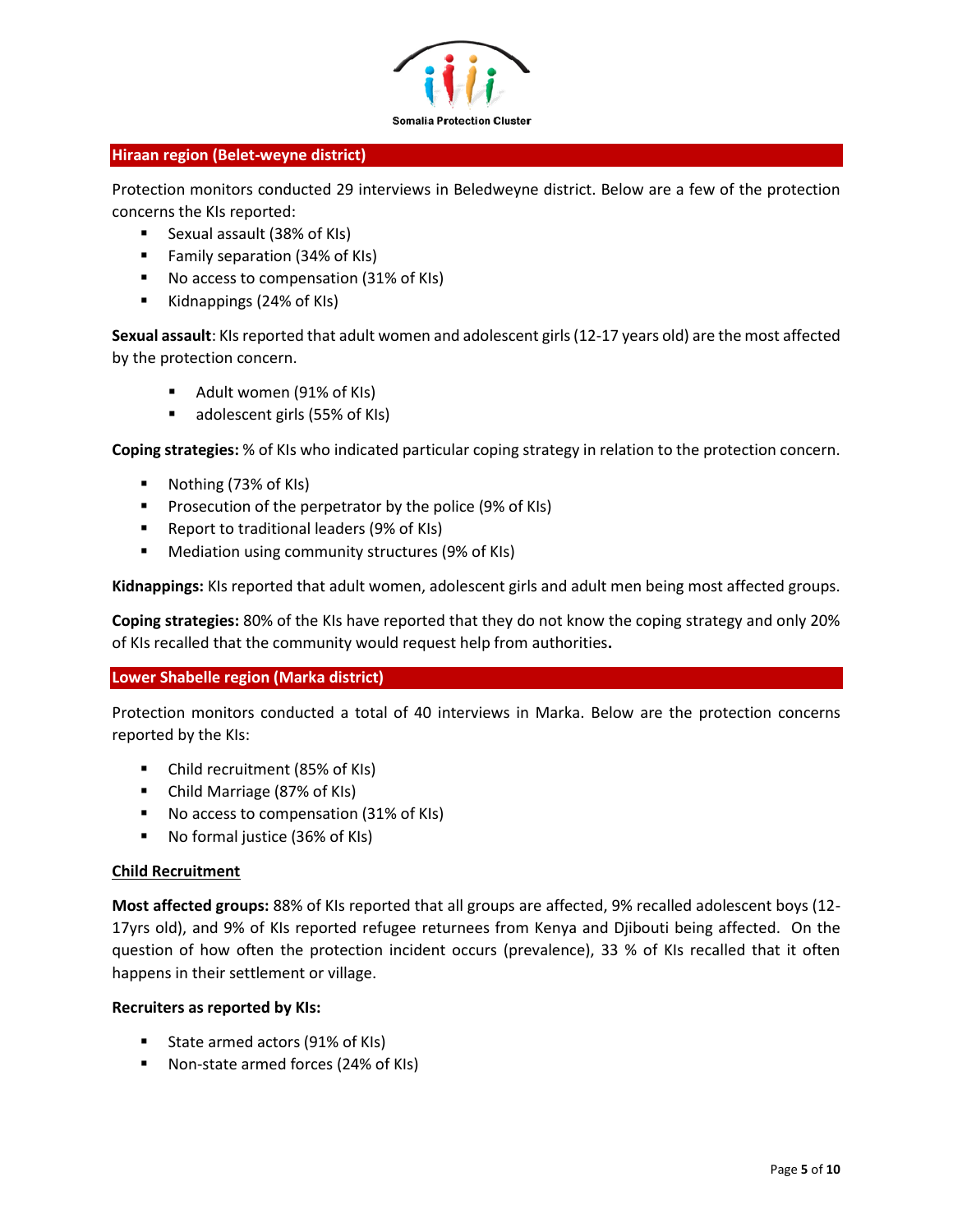

## **Coping strategies:**

- Engage in negotiations (61% of KIs)
- Engage CSOs in advocacy (18% of KIs)
- Ask NGOs for assistance (18% of KIs)
- Request support from authorities (9% of KIs)

## **Middle Shabelle region (Balcad district)**

Protection monitors in Balcad conducted a total of 40 interviews. The below graph highlights the different protection concerns reported/recalled by KIs.



## **Most affected groups and type of extortion/abuse**

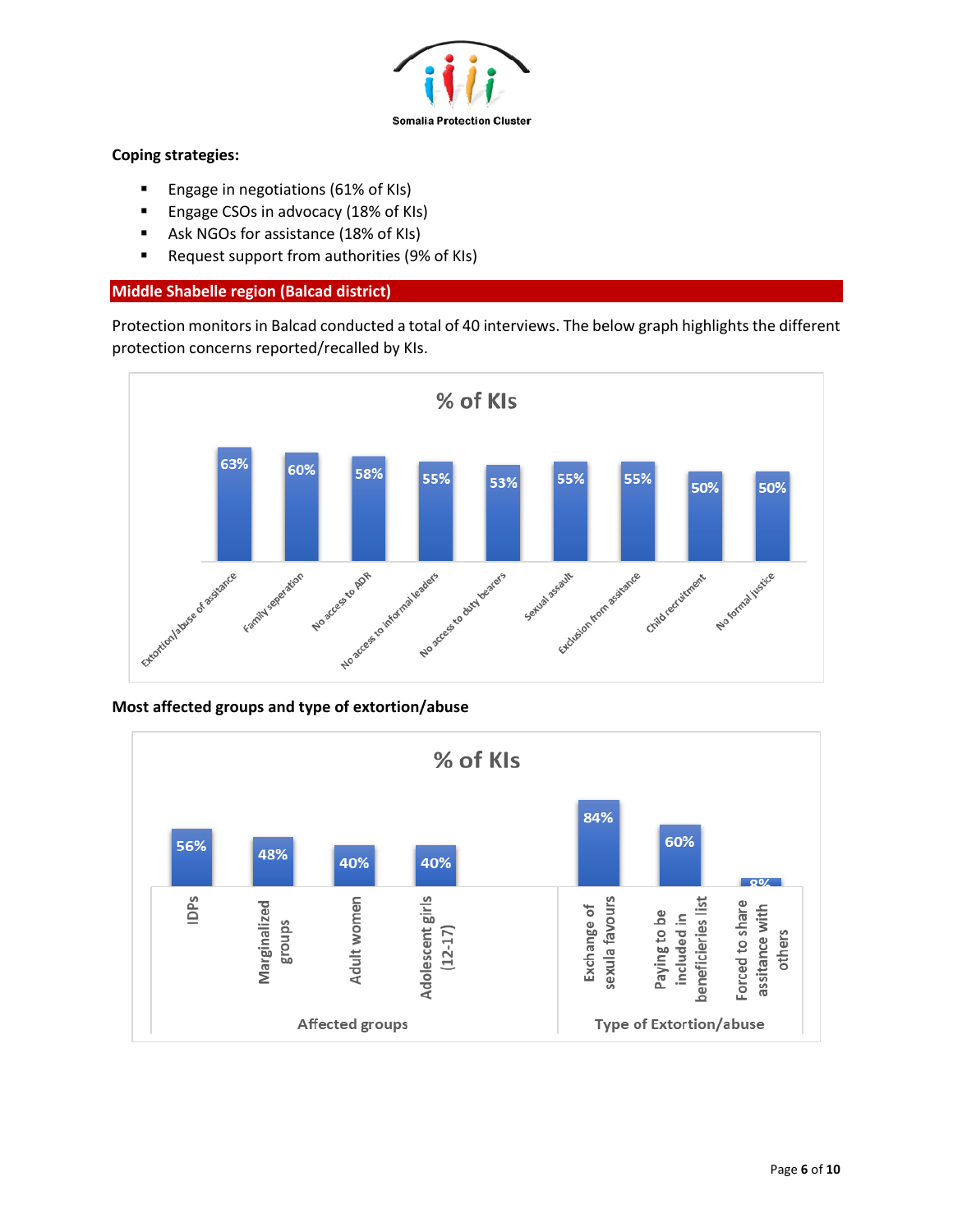

## **Coping strategies:**

- Engage in negotiations (61% of KIs)
- Engage in CSOs in advocacy (18% of KIs)
- Ask NGOs for assistance (18% of KIs)
- Request support from authorities (9% of KIs)

## **Action taken by NGO as recalled by KIs:**

- 64% of KIs reported that they don't know
- 28% of KIs recall that nothing was done
- Register people initially left out

## **Exclusion from assistance:**



### **Reasons why access was denied as recalled/reported by KIs:**

- Discrimination by community leaders based on social background (68% of KIs)
- Discrimination by gatekeepers based on social background (9% of KIs)

## **Community coping strategy:**

- Request support from traditional leaders (68% of KIs)
- Request support from authorities (32% of KIs)

### **Action taken by NGOs:**

- 41% of KIs responded that they are not aware of actions taken.
- 50% of KIs reported that no action was taken.
- 5% of KIs indicated that NGOs registered people who were initially left out.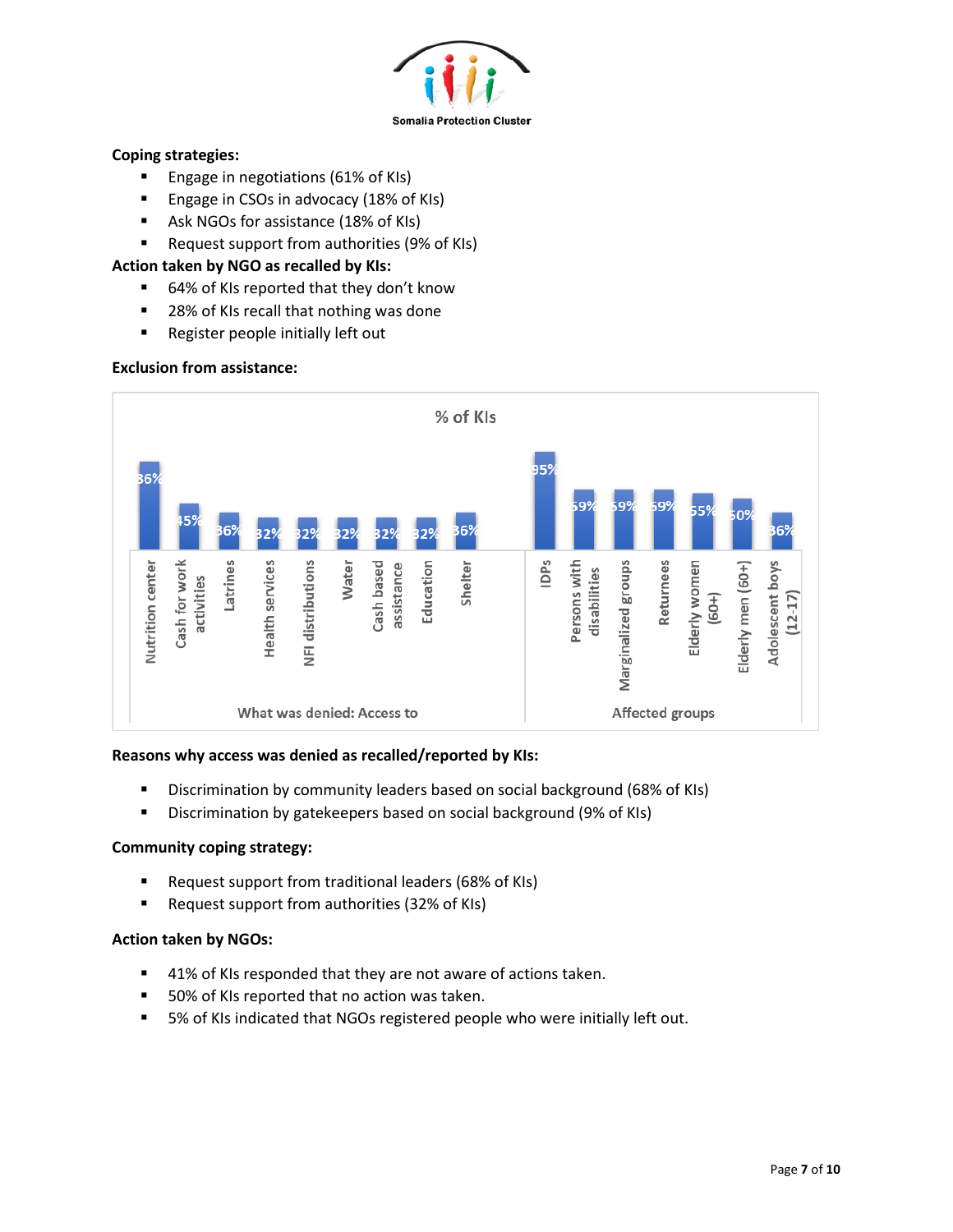

### **Puntland region (Bossaso and Gaalkacyo district)**

In the two districts protection monitors conducted a total of 42 interviews. The below graph highlights the protection concerns raised for each of the districts:



## **Land grabbing: Bossaso and Gaalkacyo**



### **Affected groups and coping strategies**

**Prevalence:** 47%of KIs recalled that incidents happen sometimes (4-5 times a month)

To the question: *Was there anyone who supported people in accessing their rights (a connector) or mitigate impact of the protection incident? Was there anyone who increased the protection risk (a divider) for people?*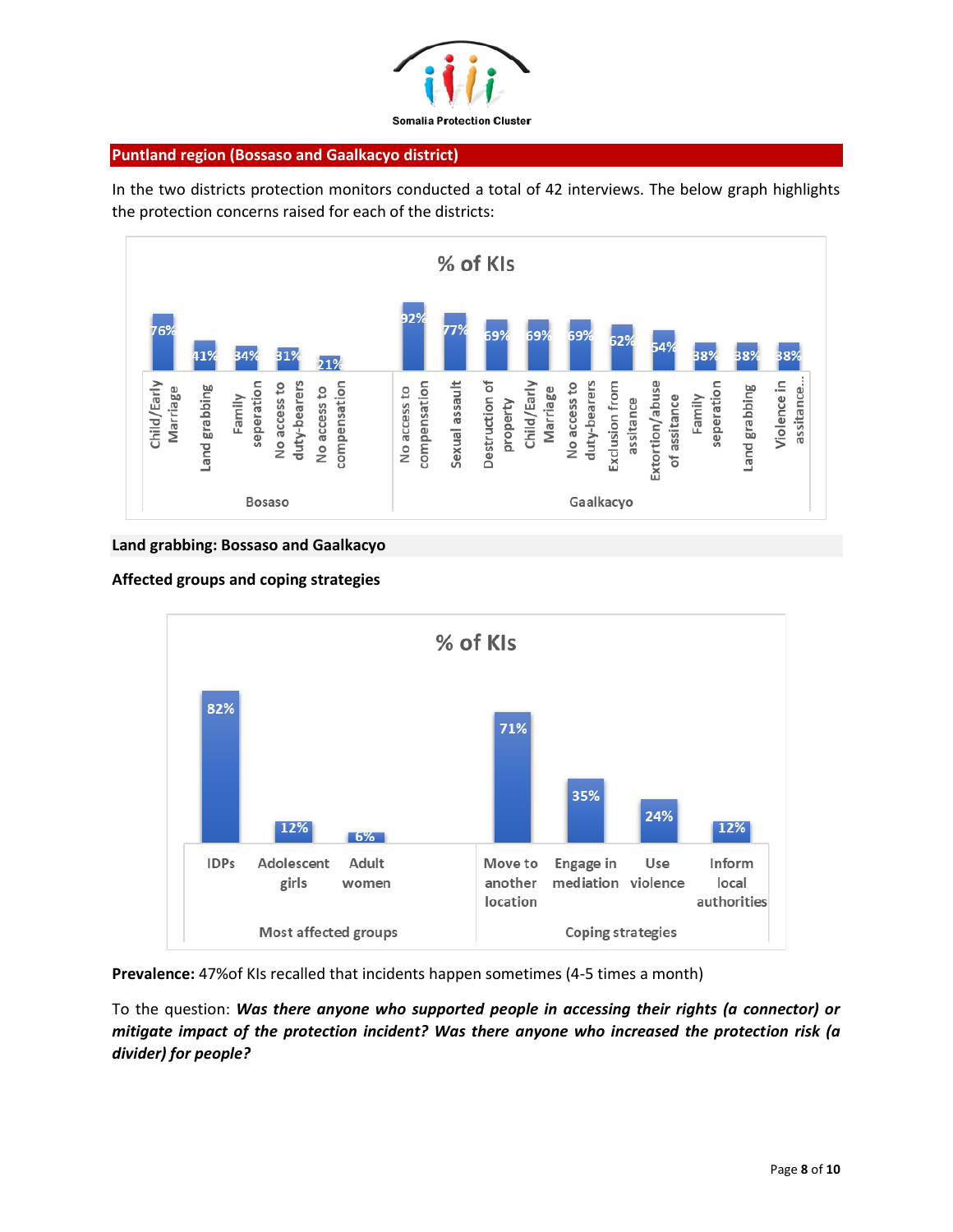

## **Connectors as recalled by KIs:**

*% of KIs who indicated a particular group as a connector in relation to the protection risk in their settlement in the last month.*

- Local authorities (56% of KIs)
- Religious leaders (38% of KIs)
- Traditional leaders (38% of KIs)
- INGOs (19% of KIs)
- Gatekeepers (13% of KIs)

## **Dividers as recalled by KIs:**

■ Land owners (100% of KIs)

**Sexual assault**: 77% of KIs in Gaalkacyo recalled incidents of sexual assault.



**Most affected groups and coping strategies:**

To the question: *Was there anyone who supported people in accessing their rights (a connector) or mitigate impact of the protection incident? Was there anyone who increased the protection risk (a divider) for people?* 

# **Connectors as recalled by KIs:**

*% of KIs who indicated a particular group as a connector in relation to the protection risk in their settlement in the last month.*

- INGOS (90% of KIs)
- Religious leaders (10% of KIs)
- State level authorities (10% of KIs)
- Women's group (10% of KIs)